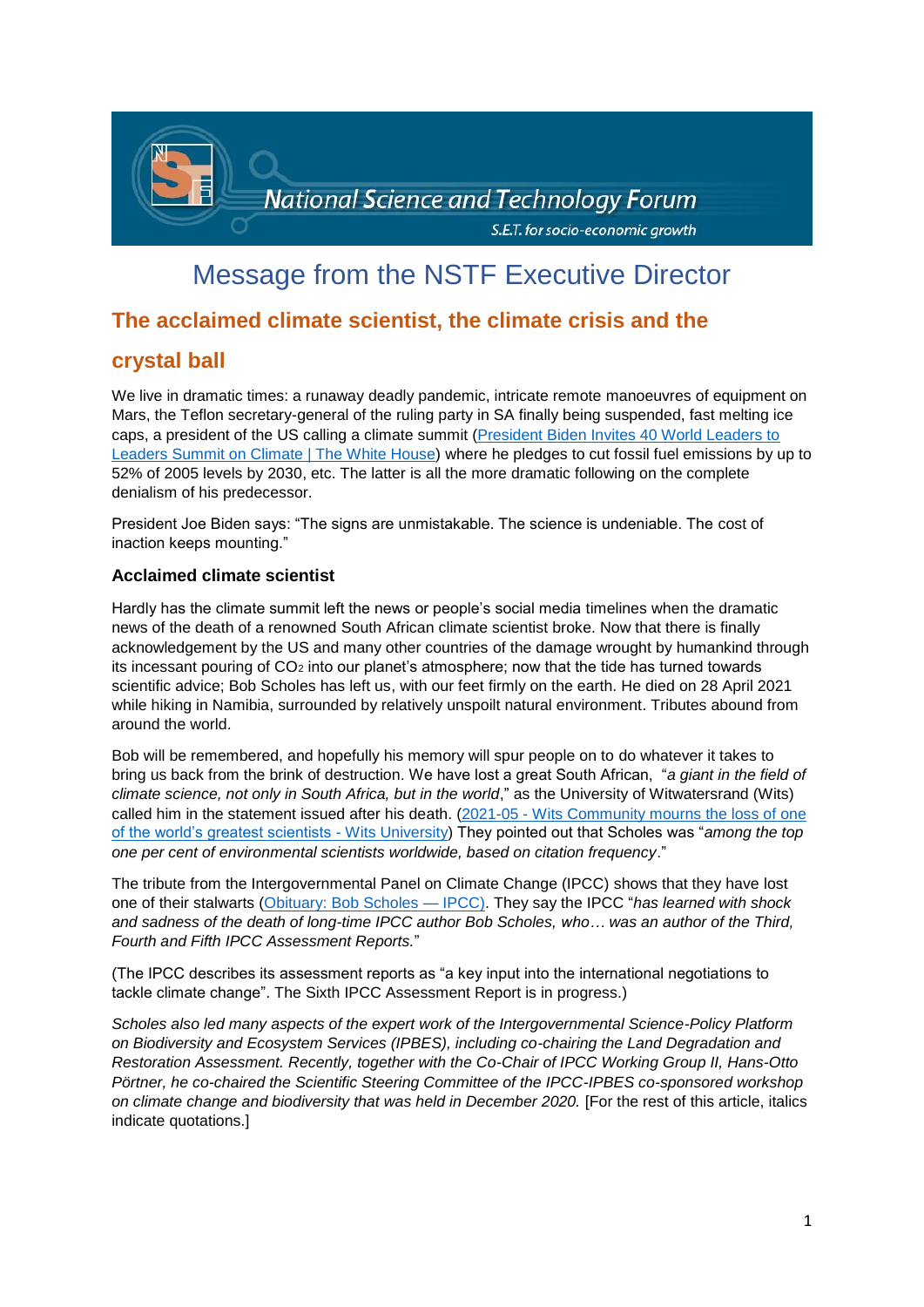*In tribute, Working Group II Co-Chair Debra Roberts, the IPCC Bureau Member from South Africa, said: "We have lost one of our very best. Bob was a pioneer in all that he did. He was a commanding intellect and never allowed anyone to be complacent about science."*

"*There is no doubt in my mind that he lives on through his work – a lasting legacy to this generation and many more to come. Hamba kahle Bob***,"** she said.

The IPCC further points out that Scholes was a *"Foreign Associate of the US National Academy of Sciences, Fellow of the Royal Society of South Africa, Member of the South African Academy [of Science (ASSAf)] and a winner of South Africa´s National Science and Technology Forum Lifetime Contribution to Science Award."*

When Prof Mary Scholes received the NSTF trophy in 2015 on behalf of her husband, she said that the NSTF Award is particularly meaningful as Bob was underappreciated in his own country, while recognised internationally for making important contributions to science.

## **Show us the evidence: climate change in southern Africa**

Bob Scholes was invited to do a presentation at the November 2017 NSTF annual general meeting (AGM), and delivered an eye-opening presentation with the above title. The focus of the presentation was on the evidence of climate change processes and how to sift the evidence to establish scientific truth.

[I have taken these extracts from the written proceedings produced at the time. I only focus on what he said about temperature changes, and not about rainfall, which is more unpredictable and localised.]

Bob summed up his talk at the end by telling the difference between misinformation and science:

*It is important for scientists to navigate the conflicting evidence of climate change and its effects, to distinguish between what we know and what we do not know, and to determine our responsibilities about how to communicate this. Scientists are trained to be sceptical, and climate scientists are no exception. Rules of evidence must be followed, and uncertainties acknowledged. 'Climate denialists' stick to their message regardless of the strength of evidence provided to refute it. The following questions can be used to separate the legitimate from the misguided, mischievous and malicious:*

- *Do they have qualifications and a track record in the field?*
- *Do they offer verifiable evidence, or just assertions?*
- *Do they publish in peer-reviewed journals?*
- *Do they repeat long-disproven claims and conspiracy theories?*

The beginning of the talk went as follows:

*The global climate system is complex, with internal dynamics of variability. Being a complex system means that the system has feedbacks, non-linearities, inertia and time delays that are internal to the system. The global climate system is also subject to various external forces that are natural in origin (e.g. variations due to the Earth's orbit around the sun not being circular but elliptical; the Earth's axis being inclined perpendicular to the plane of orbit but with a small wobble). Because of these factors, the amount of solar radiation that the Earth receives is variable. The Sun has its own internal dynamics (e.g. sunspots). The climate of the Earth thus varies according to various time scales (i.e. between day and night, throughout the year, over several decades, and over periods of tens of thousands of years). Scientists understand these dynamics reasonably well, and have records and proxy records to demonstrate them. In addition, there is the human force. There are directional trends over time, against natural variations. The issue is how to distinguish which changes are due to natural variation and which are due to human effects.*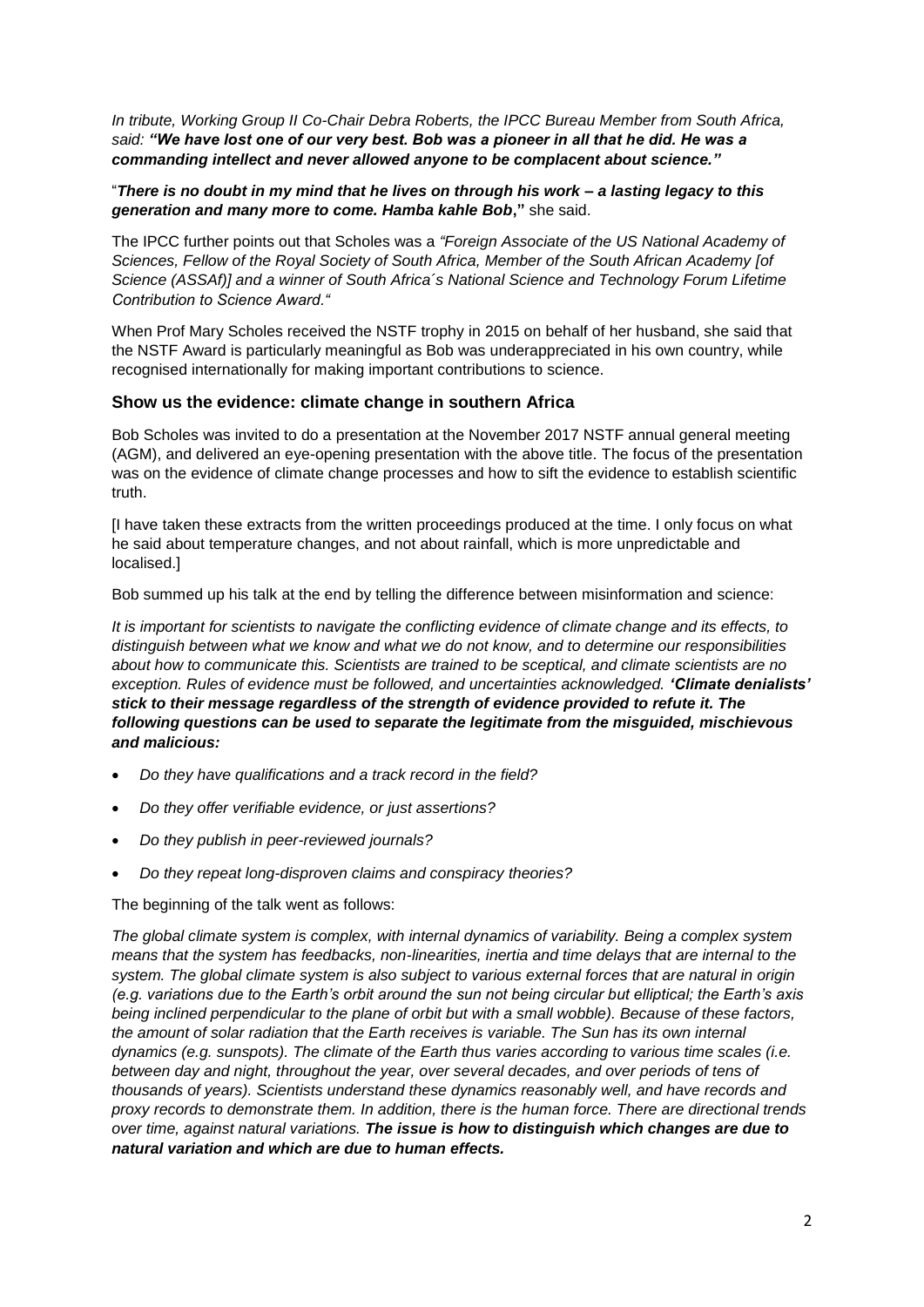*The way in which scientists approach this problem is summed up by a quotation from Sherlock Holmes in The Sign of the Four (A. Conan Doyle, 1890): 'When you have eliminated the impossible, whatever remains, however improbable, must be the truth'. Scientists account for all known climate variation due to natural sources (e.g. orbital variations of the Earth and the effect of volcanoes) and then try to explain residual variation in the most plausible way.*

*Data are accumulated from sources around the world from throughout the 20th century. The first global climate records date back to the 1850s. One of the oldest international data sources is the South African Astronomical Observatory. … The records are generally too sparse to form a comprehensive picture of the global climate before the 20th century. Data from tens of thousands of weather stations and ships-of-opportunity worldwide are used in the analysis. There are anomalies in using data from ships …*

*It is not valid to simply take averages from the vast amount of data available. The data are first corrected for spatial, local and instrument biases. According to available data, the only place in the world that has been cooling over the last century is just south of Greenland. The reason is that the ocean circulation has been perturbed and there has been increased upwelling of cold water in this location (given that most of the heat in the world's climate system is not in the atmosphere but in the oceans and ice bodies).* 

*The global compendium of climate data produced by the Intergovernmental Panel on Climate Change (IPCC) has been criticised as fake data. In order to fake the data would require faking the data at thousands of observing stations around the world, which is an unreasonable hypothesis. Most of the criticism has been about the way in which the data are manipulated to produce a homogeneous data set. There is a legitimate discussion about which interpolation processes and homogeneity tests should be used. Some researchers have responded by building different data sets, but they have nevertheless produced similar findings. There is an underlying signal in the data despite small differences as a result of applying different methods.*

# **The impacts of global warming of 1.5 °C above pre-industrial levels and related global greenhouse gas emission pathways**

The following year (2018), a special report of the IPCC was published: Global Warming of 1.5 °C — [\(ipcc.ch\)](https://www.ipcc.ch/sr15/) (See also: Summary for Policymakers — [Global Warming of 1.5 ºC \(ipcc.ch\)](https://www.ipcc.ch/sr15/chapter/spm/)

#### **Here follow quotations from the report:**

*Human-induced warming reached approximately 1°C (likely between 0.8°C and 1.2°C) above preindustrial levels in 2017, increasing at 0.2°C (likely between 0.1°C and 0.3°C) per decade (high confidence).*

*Global warming is defined in this report as an increase in combined surface air and sea surface temperatures averaged over the globe and over a 30-year period. Unless otherwise specified, warming is expressed relative to the period 1850–1900, used as an approximation of pre-industrial temperatures in AR5 [Assessment Report 5].* 

*Since 2000, the estimated level of human-induced warming has been equal to the level of observed warming with a likely range of ±20% accounting for uncertainty due to contributions from solar and volcanic activity over the historical period (high confidence).*

*Warming greater than the global average has already been experienced in many regions and seasons, with higher average warming over land than over the ocean (high confidence). Most land regions are experiencing greater warming than the global average, while most ocean regions are warming at a slower rate. Depending on the temperature dataset considered, 20–40% of the global human population live in regions that, by the decade 2006–2015, had already experienced warming of more than 1.5°C above pre-industrial in at least one season (medium confidence).*

*If all anthropogenic emissions (including aerosol-related) were reduced to zero immediately, any further warming beyond the 1°C already experienced would likely be less than 0.5°C over the next two to three decades (high confidence), and likely less than 0.5°C on a century time scale (medium*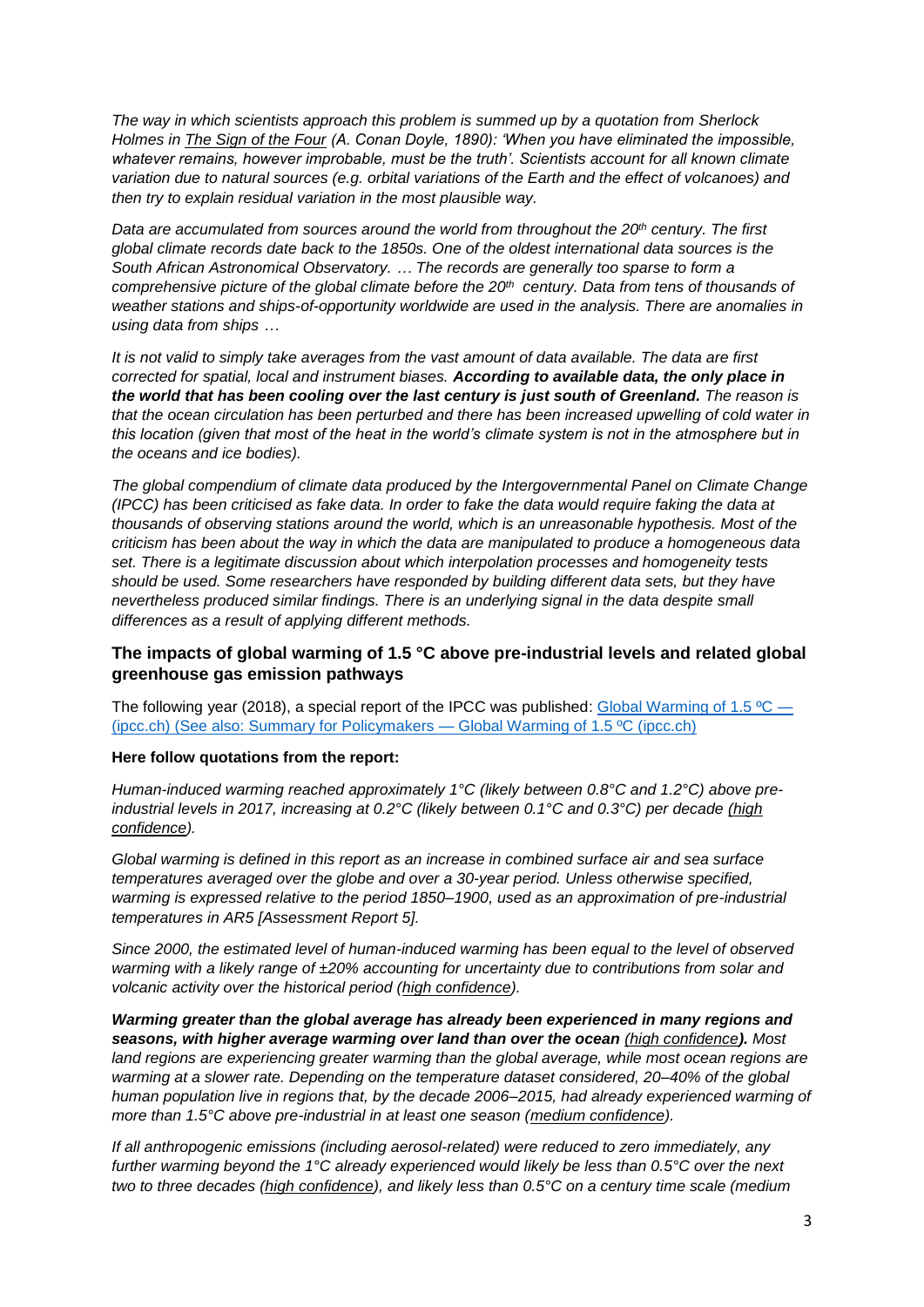*confidence), due to the opposing effects of different climate processes and drivers. A warming greater than 1.5°C is therefore not geophysically unavoidable: whether it will occur depends on future rates of emission reductions.* 

# **The modelling and 'crystal ball' predictions by the scientists have been largely correct (alas):**

NASA's video of climate change modelling - Study Confirms Climate Models are Getting Future Warming Projections Right – [Climate Change: Vital Signs of the Planet \(nasa.gov\):](https://climate.nasa.gov/news/2943/study-confirms-climate-models-are-getting-future-warming-projections-right/) 9 January 2020:

*An animation of a GISS (Goddard Institute for Space Studies) climate model simulation made for the United Nations' Intergovernmental Panel on Climate Change Fourth Assessment Report,* [on which Bob Scholes worked] *showing five-year averaged surface air temperature anomalies in degrees Celsius from 1880 to 2100. The temperature anomaly is a measure of how much warmer or colder it is at a particular place and time than the long-term mean temperature, defined as the average temperature over the 30-year base period from 1951 to 1980. Credit: [NASA's Goddard Institute for](https://data.giss.nasa.gov/modelE/sc07/)  [Space Studies.](https://data.giss.nasa.gov/modelE/sc07/)*

*The hallmark of good science is the ability to make testable predictions, and climate models have been making predictions since the 1970s.*

*Now a new evaluation of global climate models used to project Earth's future global average surface temperatures over the past half-century answers that question: most of the models have been quite accurate.*

*A research team led by Zeke Hausfather of the University of California, Berkeley, conducted a systematic evaluation of the performance of past climate models. The team compared 17 increasingly sophisticated model projections of global average temperature developed between 1970 and 2007, including some originally developed by NASA, with actual changes in global temperature observed through the end of 2017.* 

*The results: 10 of the model projections closely matched observations. Moreover, after accounting for differences between modelled and actual changes in atmospheric carbon dioxide and other factors that drive climate, the number increased to 14. The authors found no evidence that the climate models evaluated either systematically overestimated or underestimated warming over the period of their projections.*

*…climate models have come a long way from the simple energy balance and general circulation models of the 1960s and early '70s to today's increasingly high-resolution and comprehensive general circulation models. "The fact that many of the older climate models we reviewed accurately projected subsequent global temperatures is particularly impressive given the limited observational evidence of warming that scientists had in the 1970s, when Earth had been cooling for a few decades," he said.*

(See [Climate modelling -](https://www.bing.com/videos/search?q=computer+simulations+of+climate+change&docid=608009623642785899&mid=B10CA5258C9D9B327038B10CA5258C9D9B327038&view=detail&FORM=VIRE) Bing video for an explanation of how global climate models work).

## **Is Modelling (computer or mathematical modelling) our crystal ball?**

No, explained Prof Sheetal Silal, Director: Modelling and Simulation Hub Africa, University of Cape Town, speaking at the [NSTF discussion forum on Preparing for Epidemics](http://www.nstf.org.za/discussion-forum/outbreaks/) in February 2021. She is part of the South African COVID-19 Modelling Consortium, which provides mathematical modelling support to national government during the COVID-19 epidemic. Mathematical modelling is about 'what if' scenarios: "If we make certain assumptions based on available data, this is the likely outcome." **Mathematical models can be understood as tools that create synthetic populations in silico (on computer) that have features similar to the targeted real-world populations.**

Scholes (speaking at the NSTF AGM in 2017) explained it as follows: *The standard for scientific proof is the experiment. Since we have only one world, it is not possible to replicate the conditions for an experiment (i.e. an experimental and a control group). Another approach is thus to run a virtual experiment by creating simulated worlds. Global climate simulation is a remarkable achievement of the 20th century and has achieved high levels of accuracy with respect to general patterns*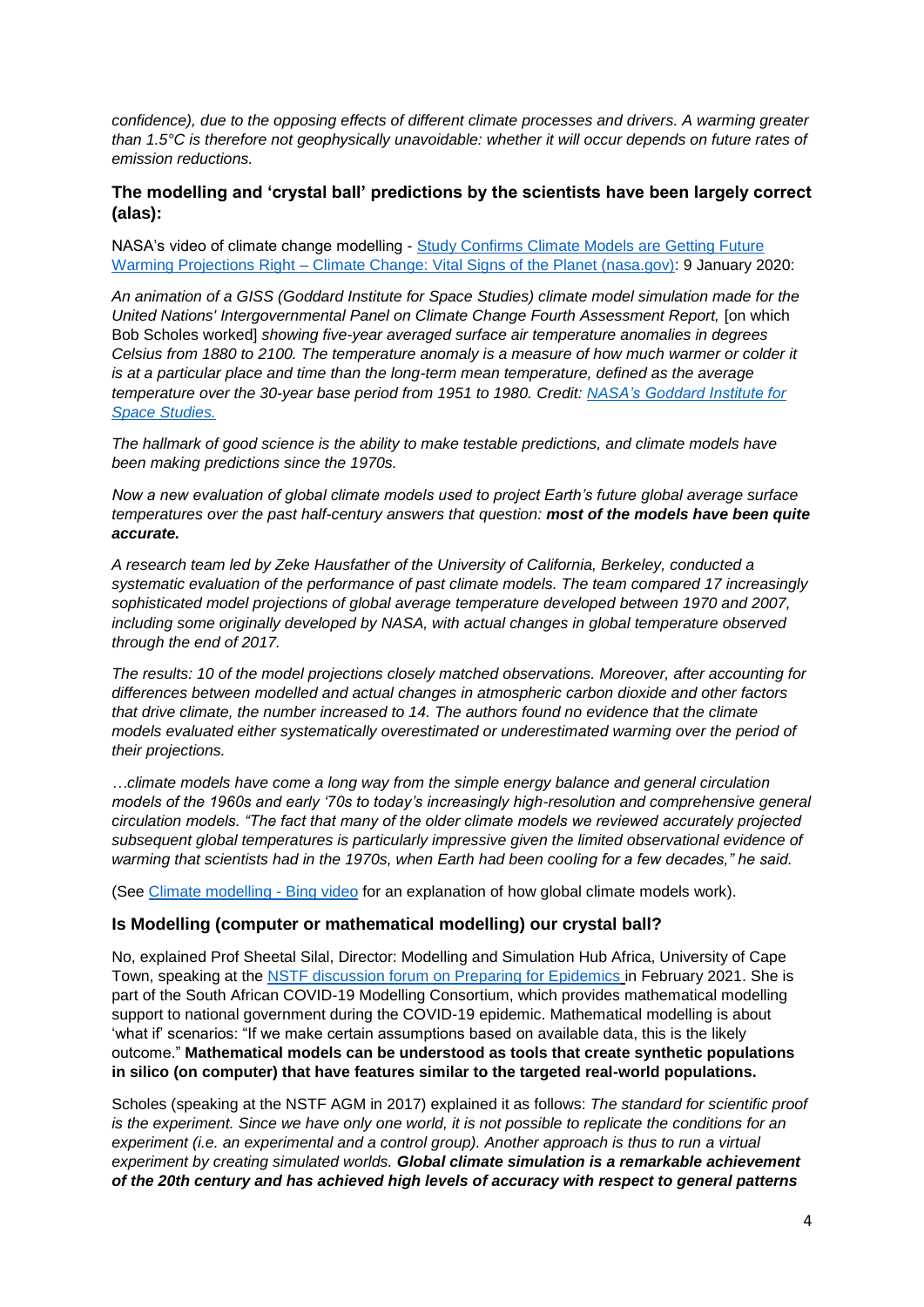*of the complex global climate system. Experiments are applied to the global climate models. There are more than 30 groups around the world involved in experiments of this sort, which means that experiments are never done on a single run, but the mean of the analysis of variance is taken from a*  large ensemble of simulations. The internal variability does not explain the level of change, which is *the basis for the conclusion of the last IPCC Assessment Report that the human influence on the global climate system is clear (although the details may be subject to debate). The patterns are similar for the atmosphere, the oceans and the cryosphere. The analysis can also be applied at regional scale.*

Dr Silal (at the Feb 2021 discussion forum) explained that modelling is about using maths, combining it with computer programming and knowledge about the situation, to create a tool for better decision making.

In another presentation (at SciBono Discovery Centre, 2015 or 2016) for NSTF, Scholes presented an animated climate change model and explained that our region, at the tip of Africa, will be particularly affect by global warming. We need global CO<sub>2</sub> emissions to be kept far below one degree on average. We will also need to adapt to such devastating climate change with dramatic measures to improve our chances of survival.

He said that the older generation will not be affected that much by this heating of our sub-continent, but our children and grandchildren will be. **It was of little comfort when he said, in the long term, the planet will be fine – it will just be without us (humanity)!**

#### **Climate science for a sustainable post-pandemic recovery**

The Executive Director of the [United Nations Environment Programme](https://www.unep.org/) (UNEP), Inger Andersen, in her address to the resumed 53<sup>rd</sup> session of the IPCC (re-scheduled from 2020), on 26 March 2021, said:

*…it is only solidarity and science that will bring us out of this harrowing pandemic. To combat the disease, we all have a responsibility on the solidarity front – …And in parallel, science, as well as solidarity on the climate front, will be critical to navigating the planet to a safe harbour for long-term sustainability.*

*…we at UNEP, view the three planetary crises — the climate crisis; the biodiversity and nature crisis; and the pollution and waste crisis —as inter-connected. Many of the drivers are common, particularly unsustainable consumption and production. The solutions to one crisis are often solutions or solution elements to the others. This is why it is so important,…that the conventions on climate, biodiversity, land and pollution must work more closely together.*

#### *As [UNEP's 2020 Emissions Gap Report](https://www.unep.org/emissions-gap-report-2020) found, the world is still heading for a temperature rise in excess of 3°C this century. This despite a brief dip in emissions as a result of the pandemic, and despite all commitments made under the Paris Accord made so far.*

*However, if governments invest in climate action as part of pandemic recovery and turn new net-zero commitments into strengthened pledges at COP26, followed up with swift and time-bound action, they can bring emissions to levels broadly consistent with the 2°C goal and with greater ambition and faster action, we can still stretch for the 1.5°C.*

*The 6th Assessment Report can help by giving new momentum to coordinated and ambitious action by governments, businesses and people around the world. And it can lend more momentum to the fight to restore nature and biodiversity and contribute to reducing deadly air pollution.*

*…we at UNEP commit to continue working together with IPCC community to find ways to get climate science to a broader community. We were pleased to do so with the [Making Peace with Nature](https://www.unep.org/resources/making-peace-nature) [report,](https://www.unep.org/resources/making-peace-nature) launched by the UN Secretary-General. As you may know, this report lays out the gravity of Earth's three planetary crises through a unique synthesis of findings from major global assessments, including those of IPCC.*